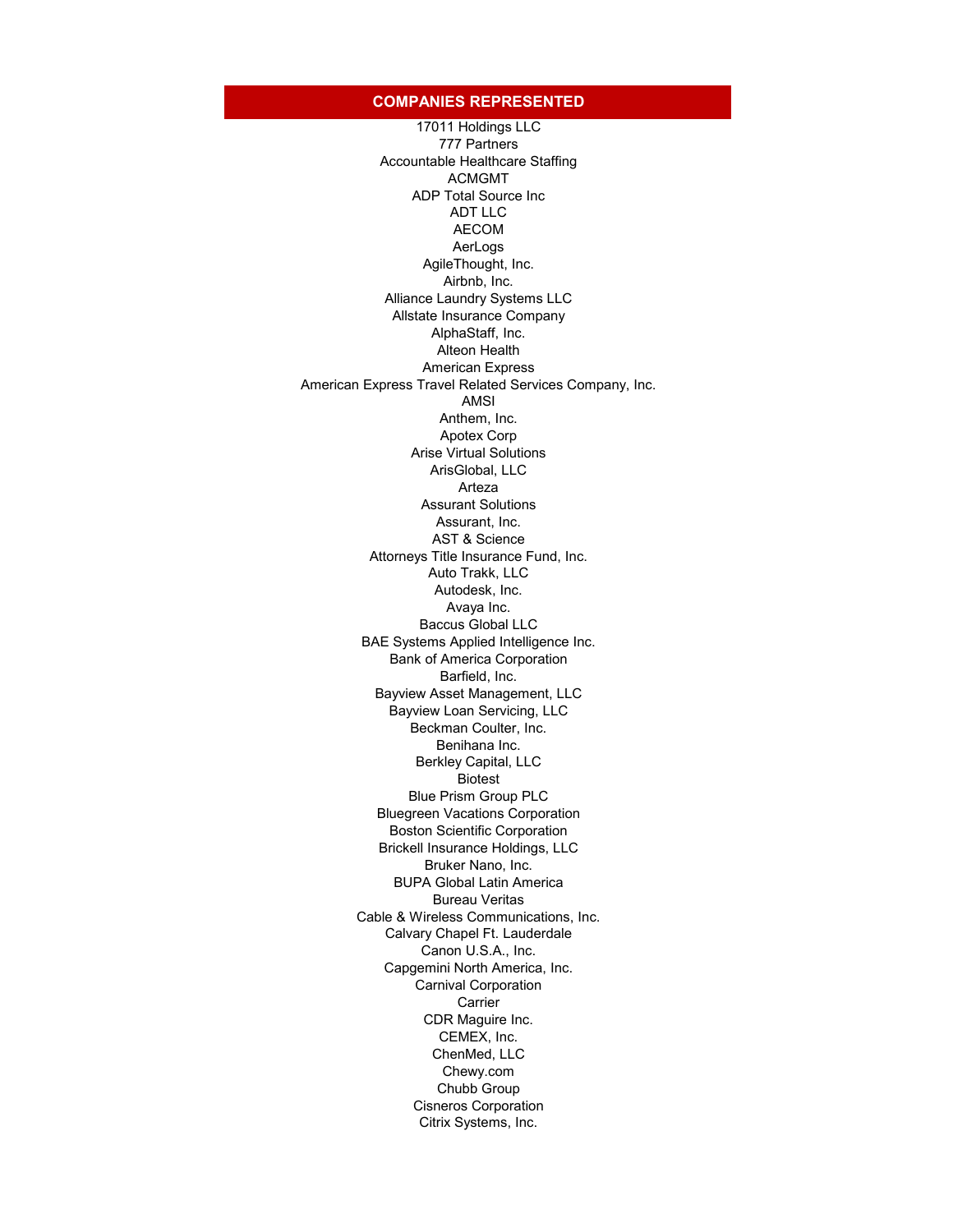Cleveland Clinic Foundation Comcast Corporation Compass, Inc. Convey Health Solutions, Inc. Corporate Creations Foundation Corporate Creations International Inc. Coverall North America, Inc. Craig Zinn Automotive Group Crescent Heights Cresset CTF Development, Inc. D.R. Horton, Inc. Dell Technologies Dental Whale Deutsche Post DHL Dufry AG Dycom Industries, Inc. Early Charm Ventures e-Builder Emerson Envision Pharmaceutical Holdings, LLC Envision Physician Services dba Sheridan Healthcare, Inc. Estefan Enterprises, Inc. Facebook, Inc. FedEx Express Fedex Express Latin America Felman Trading Americas, Inc. Fiserv, Inc. Florida Crystals Corporation Florida Power & Light Company Franchise World Headquarters, LLC (Subway®) Fridababy, LLC Gara Group, Inc. Gate Gourmet Switzerland GmbH Gator Investments GlobeNet GOJO Industries, Inc. Great Healthworks, Inc. Guidance Residential Group Hair Club Hard Rock International Hayes Medical Staffing, LLC **HealthChannels** HEICO Corporation Higher Frequencies, Inc. Humana Inc. Hypower, Inc. ILG, Inc. Infor Global Solutions, Inc. Ingersoll Rand Ingram Micro Inc. Ingram Micro Latin America Integrated Dermatology Intermedix, An R1 Company International Capital Investment Company International Materials, Inc. Invicta Watch Group InVivo Therapeutics Corp. JM Family Enterprises, Inc. JM Family Holdings & Services JM&A Group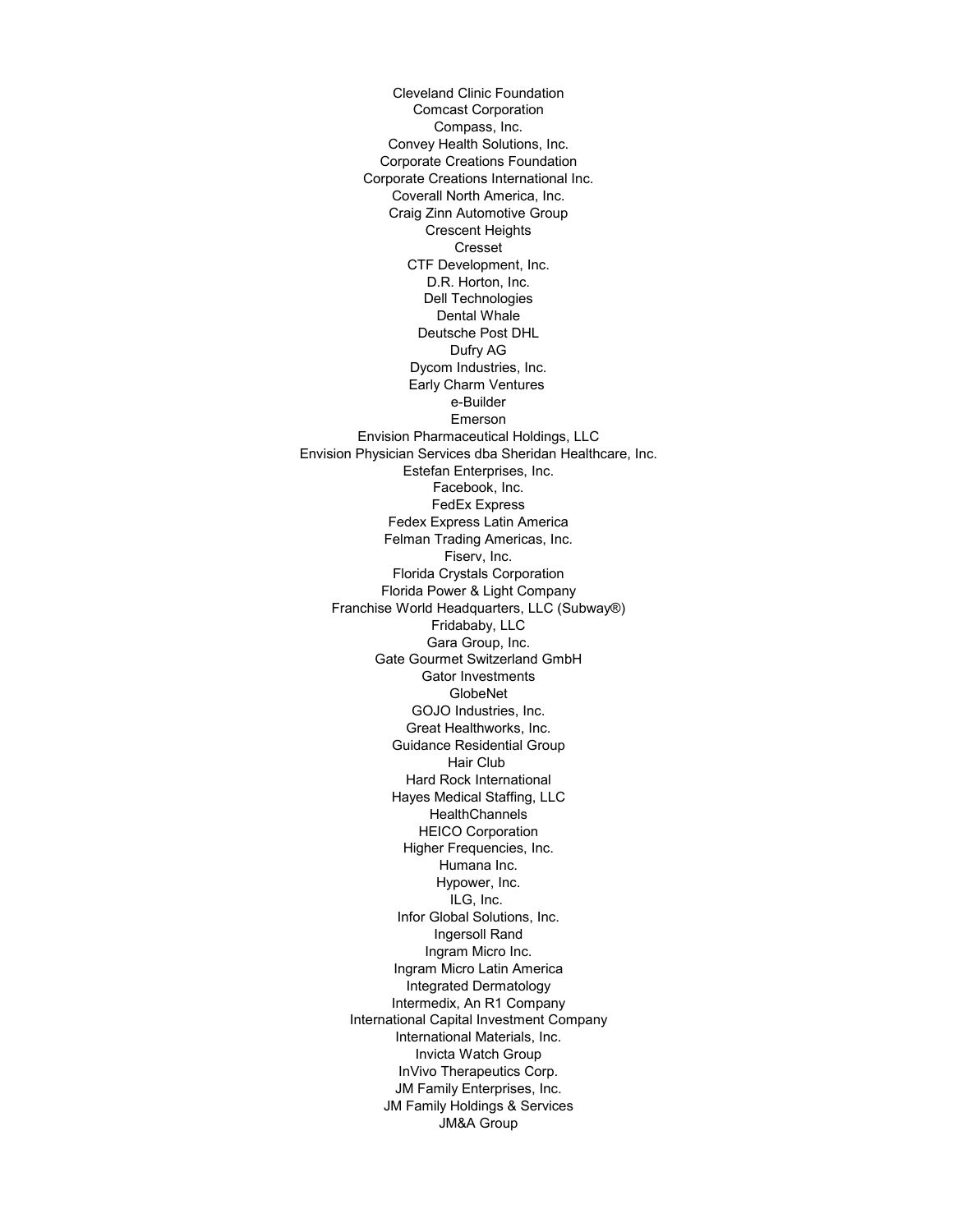Jushi JusticeFunds, LLC Kaplan, Inc. KEMET Corporation Kemet Electronics Corp. King Jesus Ministeries Kitson & Partners Kobie Marketing, Inc. LendKey Technologies, Inc. Lennar Corporation Lenovo (United States) Inc. LexisNexis Risk Solutions, Inc. LFB USA Inc. Liberty Mutual Group Life Extension Life Extension Foundation Buyers Club, Inc. Litai Assets LLC Logicalis, Inc. L'Oreal Travel Retail Americas Luxury Brand Partners, LLC Macy's, INc. Mambu Americas Mana Group Mapei Corporation Marriott International, Inc. MasTec, Inc. Mastercard Matrix Absence Management, Inc. McAfee, Inc. Mednax Services, Inc. Memorial Healthcare System (South Broward Hospital District) MerchantWorthy, Inc./Summit Merchant Processing, Inc. Miami Regional University Microsoft Corporation MMA Global Group, Inc. Molson Coors Beverage Company Mondelez MoneyGram International, Inc. Moss & Associates Motorola Solutions, Inc. Nano Magic Inc. NBC Universal NCCI Holdings Inc. NeoGenomics Laboratories, Inc. NextEra Energy Resources, LLC NextEra Energy, Inc. Normandy Drop Zone Tours, LLC Oath Inc. Ocwen Financial Corporation Office Depot, Inc. Oncology Analytics, Inc. **OneDigital** OPKO Health, Inc. Oracle America, Inc. Otter Inspirations, LLC Pacific National Bank People's Trust Insurance Company PepsiCo, Inc. Perez Art Museum Miami Perry Ellis International Inc. Phil Smith Management Inc.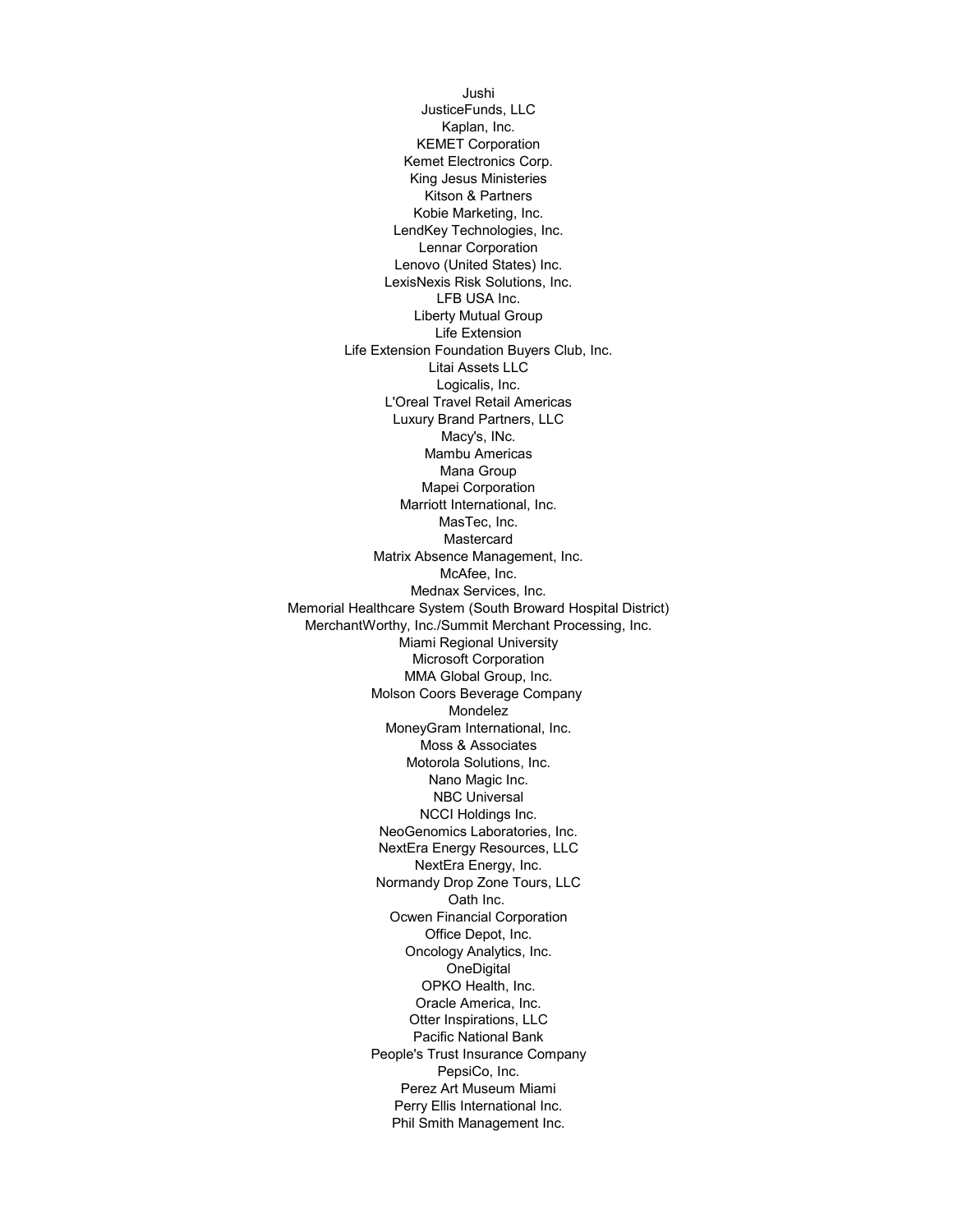Philips North America LLC PuroSystems, LLC quantilope, Inc. Randstad US - Weston, FL Re:Sources USA Red Hat, Inc. RELX Group Rendina Healthcare Real Estate Restaurant Brands International Restaurant Services, Inc. RGF Environmental Group, Inc. Ricoh Latin America Roger L. Martin, Inc. Ryder System, Inc. salesforce.com, inc. SAP America, Inc. Selina Sheila Shuster Esq. **ShiftPixy** Silva International Investments Holdings, Inc Sony Corporation of America Sony Electronics Inc. Southeast Toyota Distributors, LLC Southeast Toyota Finance SR Technologies, Inc. Starbucks Coffee Company Steiner Leisure Limited **StrategySmith** Stryker Corporation STS Aviation Group SustainaBase SuttonPark Capital LLC Synergin Takeda Pharmaceuticals U.S.A., Inc. Techtronic Industries North America, Inc The Bainbridge Companies The Breakers Palm Beach, Inc. The GEO Group, Inc. The Hackett Group The Hertz Corporation Time Out Properties LLC Transunion Risk and Alternative Data Solutions TransUnion, LLC TriNet USA, Inc. Trividia Health, Inc. Turnberry Associates Twilio Inc. Tyco Tyco International Management Company U.S. Security Associates, Inc. UKG Inc. Unified Women's Healthcare, LP United Automobile Insurance United Parcel Service of America, Inc. United States Polo Association United States Sugar Corporation Universal Ins. Co. Universal Property & Casualty Insurance Company Vault Health Velocity Solutions, LLC Virginia Hospital Center